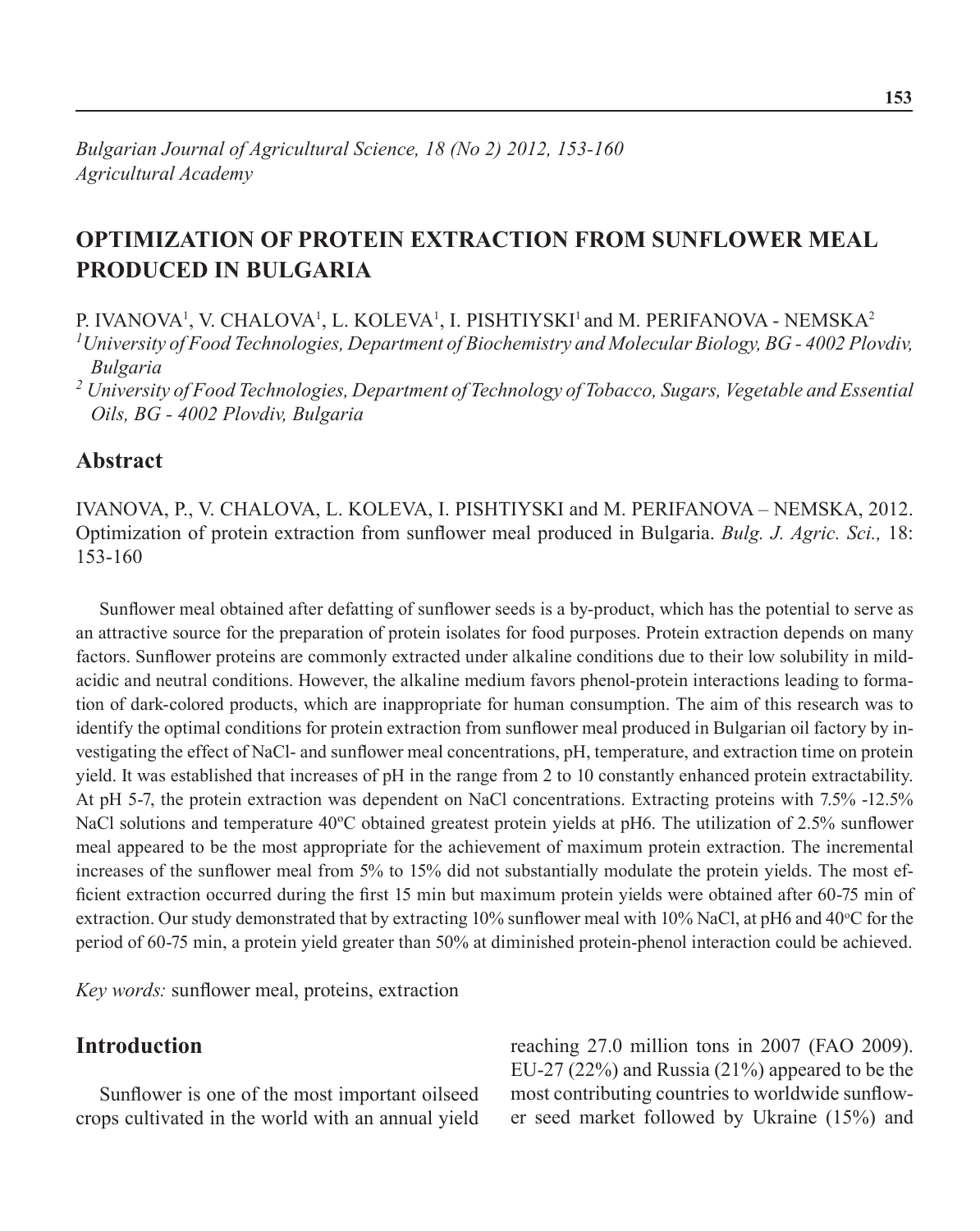Argentina (13%) (USDA, 2008). In Bulgaria, the production of sunflower seeds increased approximately 3-folds for the period from 2000 to 2008 (MAFS 2009).

Sunflower is predominantly used for extraction of edible oil (Lühs and Friedt, 1994) but is also a valuable source for a biofuel production (Kondili and Kaldellis, 2007). The remains of substantial amounts of sunflower meal accompany either for food or industrial purposes, the oil extraction process. For example, in Brasil, in 2003, 66 000 tons of sunflower grains used for oil extraction purposes resulted in the generation of 23 100 tons of sunflower meal (Carellos et al., 2005). Partially, this byproduct is used in animal nutrition as an alternative protein source. Its high protein content (40%) and relatively balanced amino acid composition make the sunflower meal an attractive supplement in animal diets (Meng and Slominski, 2005; Gandhi et al., 2008). However, its application in animal nutrition is limited by relatively high fiber content (Senkoylu and Dale, 2006**;** Raza et al., 2009). According to Carellos et al. (2005) and Tavernari et al. (2008) sunflower meal inclusion should not exceed 16% and 20% in broiler and swine diets respectively to avoid adverse performance effect. Thus, the overproduction and accumulation of excessive amounts of sunflower by-products may cause environmental problems associated with their disposal.

The application of the sunflower meal as an unconventional protein source for human consumption could be an alternative approach which leads to more complete use of this by-product. Except for lysine deficiency, nutritive value and functional properties of sunflower proteins are comparable to those of soy and other leguminous proteins (González-Pérez et al., 2005; González-Pérez and Vereijken, 2007). Additional advantage of the sunflower proteins is their low contents of anti-nutritional and allergen factors (González-Pérez and Vereijken, 2007). Currently, no genetically modi-

fied commercial sunflower varieties are available for field cultivation, which makes sunflower protein isolates useful and safe for the production of organic foods (Cantamutto and Poverene, 2007). Therefore, in addition to solving environmental issues, the more complete utilization of the sunflower meal as a source for inexpensive protein for human needs could also respond to continuously increasing worldwide demand for proteins. However, the optimal isolation of proteins from sunflower meal is very often impeded by decreased protein solubility due to denaturation occurring during oil production.

# **Materials and Methods**

#### *Materials*

Sunflower meal was obtained from a local company. It was produced after oil extraction from heat-treated sunflower seeds. All reagents used in the study were of analytical grade and bought from Fillab (Sofia, Bulgaria).

#### *Biochemical characterization of sunflower meal*

Total protein content of sunflower meal  $(N \times 5.6)$ was determined by Kjeldahl method, AACC 46-12 (AACC, 1995). Soluble protein was determined by Biuret method (AACC, 1983) after extraction with  $0.4\%$  Na<sub>2</sub>CO<sub>3</sub>. Bovine serum albumin was used to generate a standard curve. Crude fat content of the sunflower meal was determined by Soxhlet extraction method (ISO 7302:2003). Fiber and ash contents were determined by ICC Standard №156 and ICC Standard №104/1 respectively. The biochemical composition of the sunflower meal was expressed in percent on a dry weight basis.

### *Influence of NaCl concentrations and pH on protein extractability*

A sample of 2.5 g ground sunflower meal was suspended in 40 ml aqueous solution of NaCl. The influence of NaCl on protein extractability was tested for concentrations varying from 5% to 20%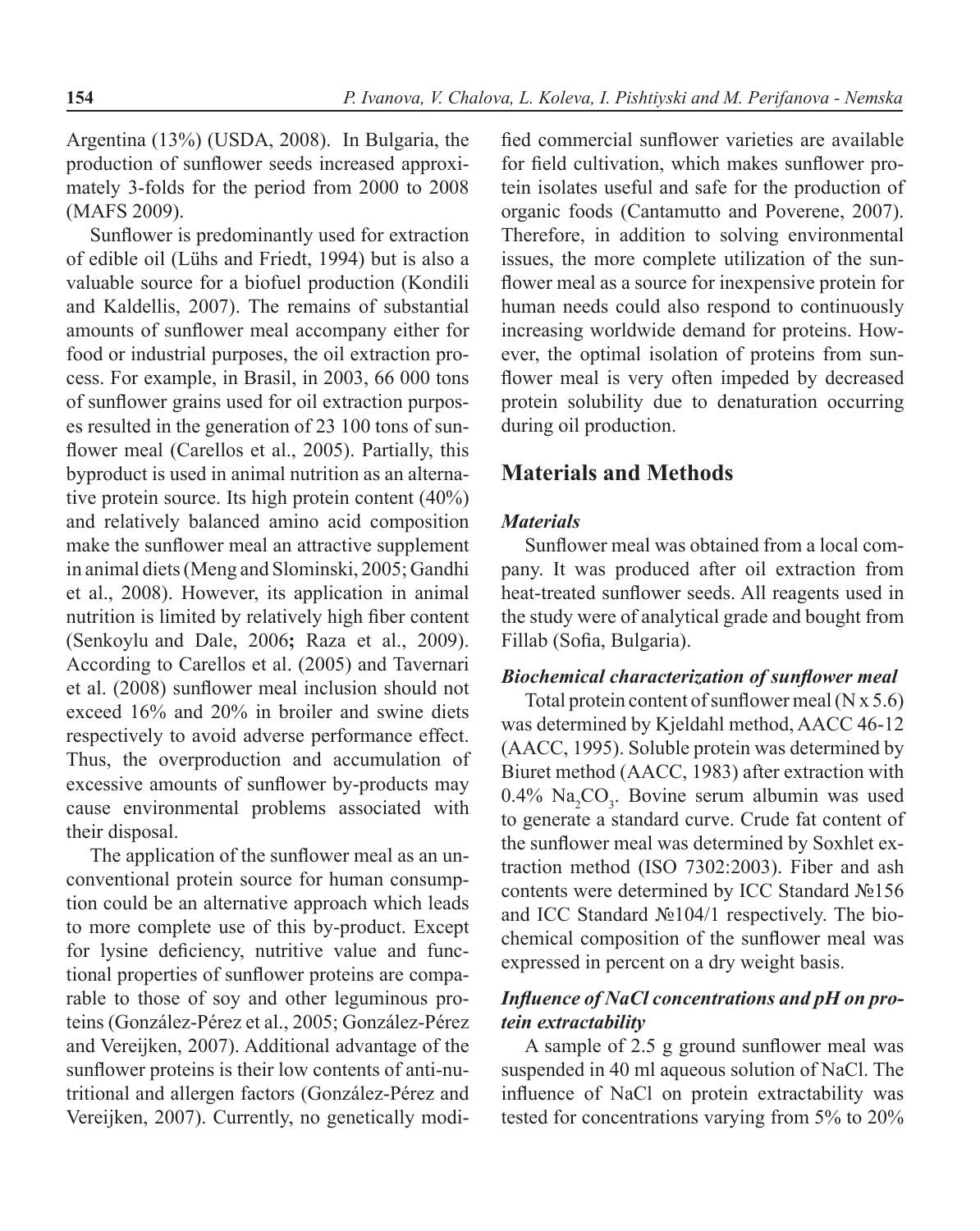with an increment of 2.5. Each extraction was conducted at different pH values including 2.0, 4.0, 5.0, 6.0, 7.0, 8.0, and 10.0. NaOH or HCl water solutions were used to adjust pH. Samples extracted without the addition of NaCl were used as controls. The extraction was performed for 1 h at room temperature (22°C) with constant agitation. To maintain the tested pH value, pH was measured (Hanna Instruments, Germany GmbH) in 20 minute intervals and re-adjusted if necessary. To quantify extracted protein, sunflower meal suspension was transferred into a 50 ml volumetric flask and leveled to the graduation mark with the respective NaCl solution. Solid particles were removed by paper filtration and the extracted protein was assayed by using Biuret method. Protein yield was calculated as a ratio of extracted and total protein and multiplied by 100 to express in percent. All experiments were performed in duplicates.

### *Influence of temperature, sunflower meal concentrations and extraction time on protein extractability*

After identifying optimal pH and NaCl concentrations, additional experiments were carried out to evaluate the influence of temperature, sunflower meal concentrations, and extraction time on protein extractability. Protein extraction and protein quantification were conducted as described above but at different parameter combinations. The temperature was studied at 20ºC, 30ºC, and 40ºC that were maintained in a water bath shaker (New Brunswick, Edison, NJ, USA). The evaluation was performed at three NaCl concentrations (7.5%, 10.0%, and 12.5%) and two pH values (5 and 6). Meal-to-solvent ratio corresponding to 2.5, 5.0, 7.5, 10.0, 12.5, 15.0, and 20.0% sunflower meal and extraction time varying from 15 to 90 min with an increment of 15 min were studied at pH 6.0 and 10% NaCl solution as a solvent. The extraction time study was performed with suspensions containing 2.5%, 5.0%, and 10.0% sunflower meal.

#### *Statistical analysis*

Statistical analysis was performed using the Statistical Package for the Social Sciences (SPSS) program (IBM SPSS Stattistics, Somers, NY, USA). Presented results are averaged means of at least two independent experiments  $\pm$  standard deviations. Mean differences and between-subject effect were established by one-way analysis of variance (ANOVA) using the general linear model procedure and Duncan's multiple comparison test. Statistical differences were considered significant at  $p < 0.05$ .

#### **Results and Discussion**

#### *Biochemical characteristics of sunflower meal*

Biochemical composition of sunflower meal is an important characteristic, which determines its utilization in both food and feed industries. It varies depending on numerous factors including variety differences, growth conditions and applied agricultural practices (Senkoylu and Dale, 1999; Rosa et al., 2009). The sunflower meal used in our study contained high fiber concentration (43.46%) (Table 1). The insoluble fibers (40.8%) greatly exceeded the soluble part (2.66%) which limits the application of the sunflower meal as a feed ingredient in animal nutrition. In contrast, 96% out of the total protein (43.15%) was found soluble in

| <b>Table 1</b> |                                                      |  |  |
|----------------|------------------------------------------------------|--|--|
|                | <b>Biochemical characteristics of sunflower meal</b> |  |  |

| Biochemical component | Content. % |  |  |
|-----------------------|------------|--|--|
| Dry matter            | 92.15      |  |  |
| Total protein         | 43.15      |  |  |
| Soluble protein*      | 41.3       |  |  |
| Crude fat             | 0.76       |  |  |
| Fibers:               | 43.46      |  |  |
| insoluble             | 40.80      |  |  |
| soluble               | 2.66       |  |  |
| Ash                   | 7.63       |  |  |

\* - total protein soluble in  $0.4\%$  Na<sub>2</sub>CO<sub>3</sub>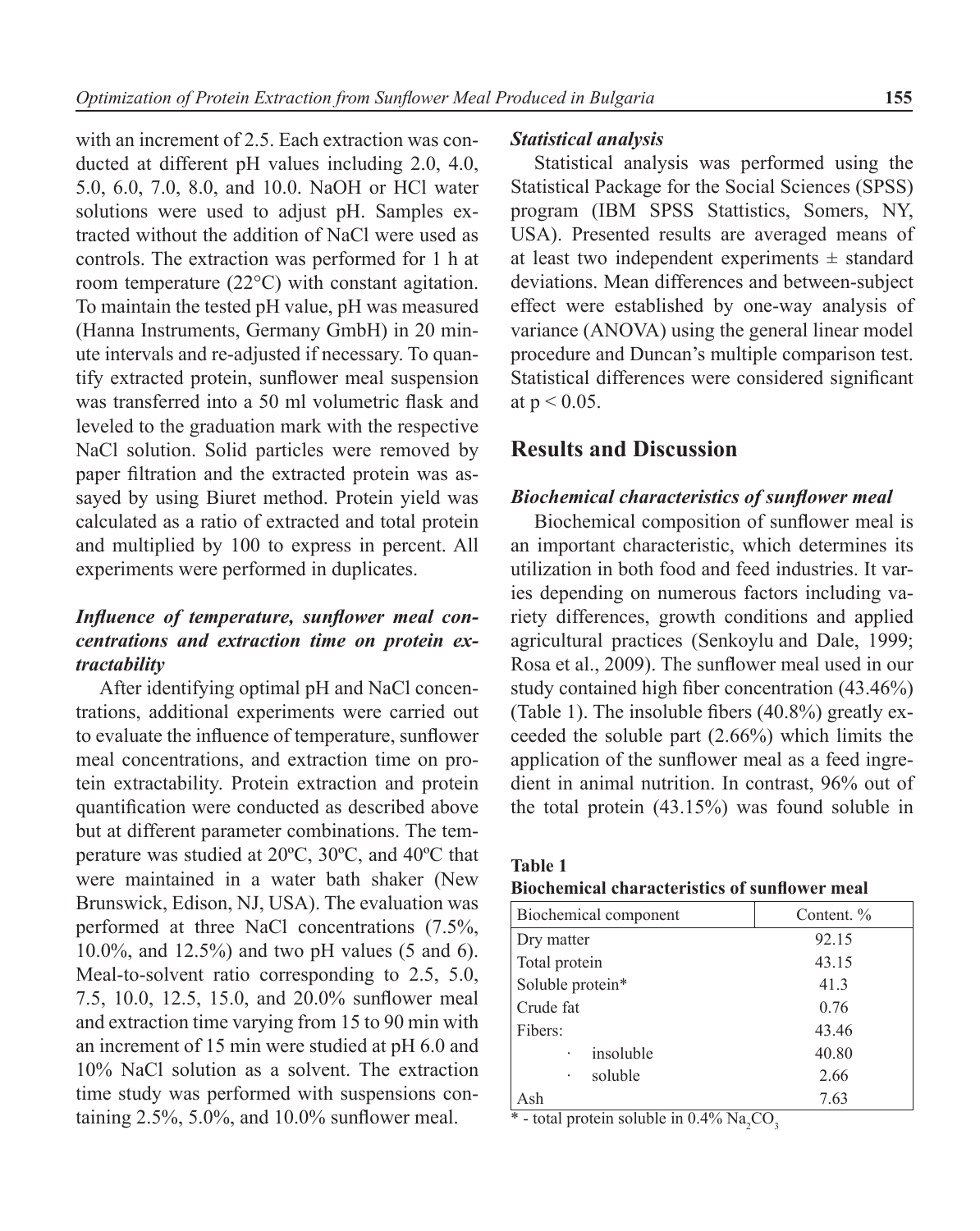$0.4\%$  Na<sub>2</sub>CO<sub>3</sub>. The relatively high protein fraction combined with low remains of crude fat (0.76%) demonstrated the potential of the studied sunflower meal to serve as an appropriate source for the preparation of protein isolates.

### *Influence of NaCl concentrations and pH on protein extractability*

The influence of NaCl concentrations and pH on protein extractability from the studied sunflower meal was explored by a series of experiments including various concentrations of NaCl and pH. The protein extraction was conducted at pH ranging from 2 to 10 and NaCl concentrations varying from 0 to 20% at each pH value. The results obtained in our study demonstrated that the protein extractability increased with the increase of pH and reached maximum values in alkaline medium at pH 10 (Figure 1). Similar results were obtained by Gheyasuddin et al. (1970) and Pickardt et al. (2009). It is well known that sunflower seed proteins are mainly consisted of albumins and globulins, and small amounts of insoluble and alkali-soluble fractions. According to González-Pérez et al. (2004), helianthinin, which accounts for approximately 85% of the total proteins in

the mature seed, is salt-soluble and is extracted at greatest extent at рН 8.5. However, oil production from sunflower seeds under industrial conditions may be associated with technological steps where changes in the fractional composition of seed proteins occur. For example, decreases in the amounts of albumins and globulins accompanied with an increase in glutelins may be observed as the proportional alternation among fractions depends on the type and the extent of the treatment. According to Marinchevski (1980) impeded by decreased protein solubility due to denaturation occurring during oil, untreated sunflower seeds contained 21.4% water- , 55.4% salt-, and 12.6% alkali-soluble and 10.6% insoluble nitrogen containing fractions. However, the salt-soluble nitrogen-containing fraction in sunflower meal produced after high temperature treatment of the seeds decreased to 15.2%, while alkali-soluble fraction increased to 29.5%. Insoluble protein fraction (41.8%) significantly increased as well. Therefore, the influence of NaCl concentrations and pH on protein extractability observed in our study may be explained by alternation in fractional protein profile caused by seed treatments preceding the industrial production of the sunflower meal.



**Fig. 1. Effect of NaCI concentrations on protein yield at different pH values**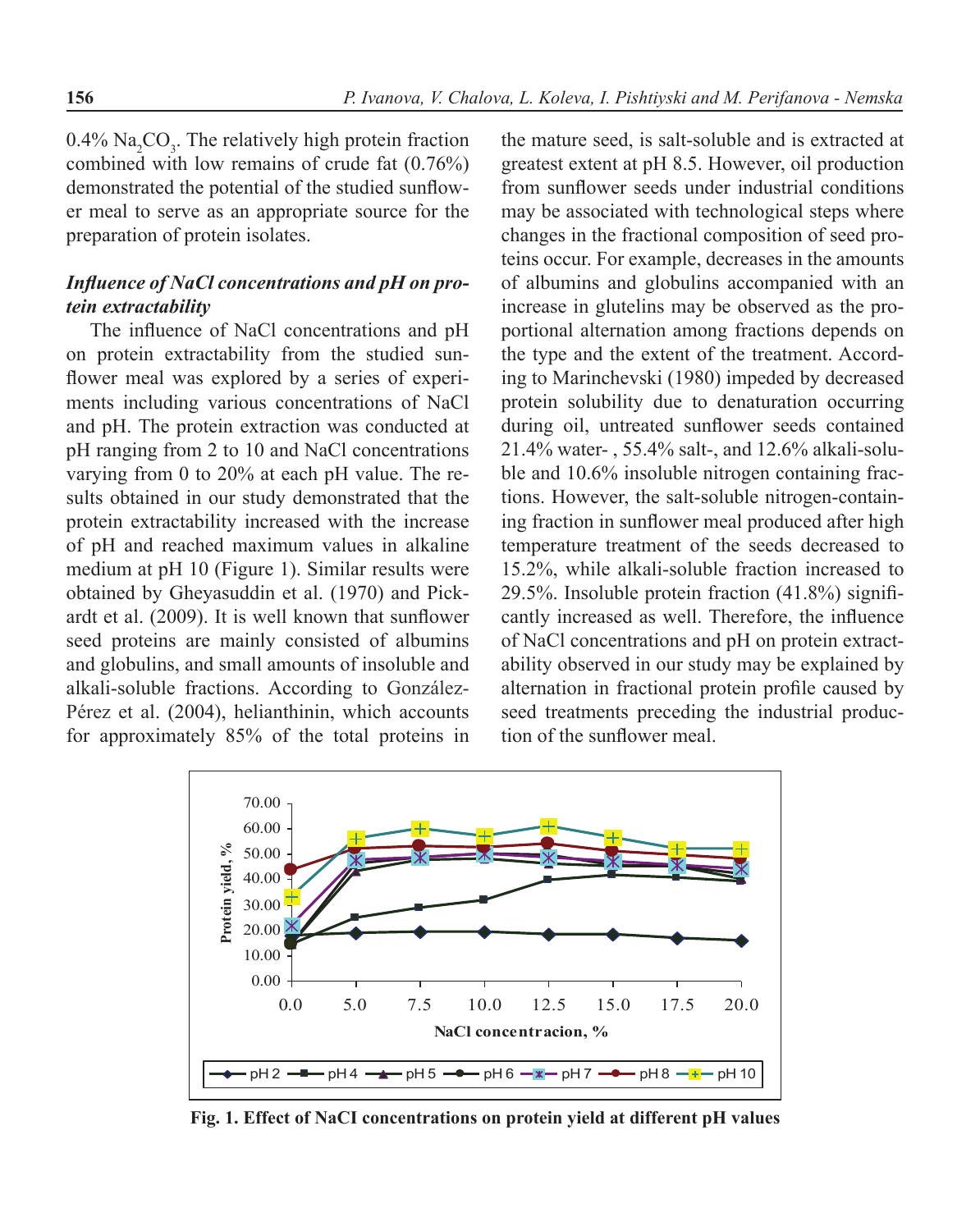In our study, NaCl concentrations influenced protein extractability by a pH dependent manner (Figure 1). At pH 2, no significant differences in protein yields (20%) at the various NaCl concentrations were observed. At pH 4, protein yield increased with the increase of NaCl concentrations of up to 12.5% after which the protein yield remained unaltered. At the higher pH values, the extraction of the sunflower protein with 7.5% NaCl resulted in greatest yield. Further increases in NaCl concentrations did not affect the protein yield.

Highest protein yield (approximately 60%) was achieved at pH 10 and NaCl concentrations ranging from 7.5 to 12.5%. However, protein extracts obtained at high alkaline pH are dark-colored and inappropriate for human consumption, which is due to the oxidation of phenolic compounds and their interactions with proteins (Synge, 1975; Sahidi and Naczk, 2004). In our study, at pH 10, 35% from the much-extracted phenolic compounds coprecipitated with the proteins, while pH 6 favored the co-precipitation of 20% phenols only (data not given). In addition, higher NaCl concentrations prevent protein-phenol interactions, which lead to the production of higher quality protein, isolates (Pickardt et al., 2009). Although highest protein yield was achieved at pH 10, further experiments were performed at pH 5 and pH 6 in aqua solutions containing 7.5%, 10.0% and 12.5% NaCl to avoid the negative effects of the alkaline extraction. The protein recovery under the chosen conditions was lower (approximately 50%) but light colored pro-

| tein isolates were obtained. Since the initial pH of  |  |  |  |  |  |
|-------------------------------------------------------|--|--|--|--|--|
| the protein suspension was $5.8 \pm 0.1$ , additional |  |  |  |  |  |
| pH adjustment was not necessary.                      |  |  |  |  |  |

# *Influence of temperature on protein extractability from sunflower meal*

Protein extractability from sunflower meal was studied at 20°С, 30°С и 40°С. Higher temperatures were avoided to prevent further alternations in the fractional composition of the proteins. In addition, according to Marinchevski (1980), temperature increments in the range from  $30^{\circ}$ C to  $60^{\circ}$ C had negligible influence on sunflower protein extractability. In our study, for both pH (5 and 6), the protein yields obtained at  $20^{\circ}$ C and  $30^{\circ}$ C were not influenced either by temperature or NaCl concentrations (Table 2). Statistical enhancement of the protein yield was observed at 40°C but NaCl concentrations remained insignificant determinants of the protein extractability.

While at pH 6 the protein extraction with 7.5% and 10.0% NaCl reached 53.57% и 52.15% of the total protein content of the sunflower meal, the protein yield at pH 5 did not exceed 50%. Similar increases in protein yields at 40-45°C were reported by Gheyasuddin et al. (1970) and Pickardt et al. (2009).

### *Influence of sunflower meal concentrations on protein extractability*

Optimal ratio between sunflower meal and an extracting agent is important for achieving high protein yield at a low cost of production while

| Table 2 |                                           |  |
|---------|-------------------------------------------|--|
|         | Influence of temperature on protein yield |  |
|         |                                           |  |

|                                          | Protein yield, %                 |                                 |                                 |                                                                                                                                                                                                                                                                                                  |                                 |                                  |
|------------------------------------------|----------------------------------|---------------------------------|---------------------------------|--------------------------------------------------------------------------------------------------------------------------------------------------------------------------------------------------------------------------------------------------------------------------------------------------|---------------------------------|----------------------------------|
| $\vert$ NaCl,%                           | pH <sub>5</sub>                  |                                 | $pH_6$                          |                                                                                                                                                                                                                                                                                                  |                                 |                                  |
|                                          | $20^{\circ}$ C                   | $30^{\circ}$ C                  | $40^{\circ}$ C                  | $20^{\circ}$ C                                                                                                                                                                                                                                                                                   | $30^{\circ}$ C                  | $40^{\circ}$ C                   |
| 7.5                                      | $43.28 \pm 0.73$ <sup>ab,B</sup> | 42.82 $\pm$ 1.03 <sup>b,B</sup> | $49.41 \pm 0.37$ <sup>a,A</sup> | $44.57\pm 0.66^{b,B}$                                                                                                                                                                                                                                                                            | $46.49\pm 0.79$ <sup>a,B</sup>  | 53.57 $\pm$ 1.03 <sup>a,A</sup>  |
| 10.0                                     | 43.65 $\pm$ 1.01 <sup>a,B</sup>  | 44.35 $\pm$ 0.80 <sup>a,B</sup> | $50.00 \pm 0.68$ <sup>a,A</sup> | $47.25 \pm 0.30^{a,B}$                                                                                                                                                                                                                                                                           | 46.99 $\pm$ 0.84 <sup>a,B</sup> | $52.15 \pm 0.81$ <sup>ab,A</sup> |
| 12.5                                     | 42.12 $\pm$ 0.88 <sup>b,B</sup>  | $42.67\pm 0.53^{b,B}$           | 49.13 $\pm$ 1.53 <sup>a,A</sup> | $45.45 \pm 1.78^{b,B}$                                                                                                                                                                                                                                                                           | $42.53\pm 0.61^{b,B}$           | $50.03 \pm 2.16$ <sup>b,A</sup>  |
| $\overline{a}$ . $\overline{a}$<br>1.1.1 | $\blacksquare$                   |                                 |                                 | $\mathbf{1}$ and $\mathbf{1}$ and $\mathbf{1}$ and $\mathbf{1}$ and $\mathbf{1}$ and $\mathbf{1}$ and $\mathbf{1}$ and $\mathbf{1}$ and $\mathbf{1}$ and $\mathbf{1}$ and $\mathbf{1}$ and $\mathbf{1}$ and $\mathbf{1}$ and $\mathbf{1}$ and $\mathbf{1}$ and $\mathbf{1}$ and $\mathbf{1}$ and |                                 | $0.11$ 1.1                       |

 $a-b$  Means within a column not sharing a common letter are significantly different ( $p < 0.05$ ). A-B Means in a row followed by different capital letters are significantly different ( $p < 0.05$ ).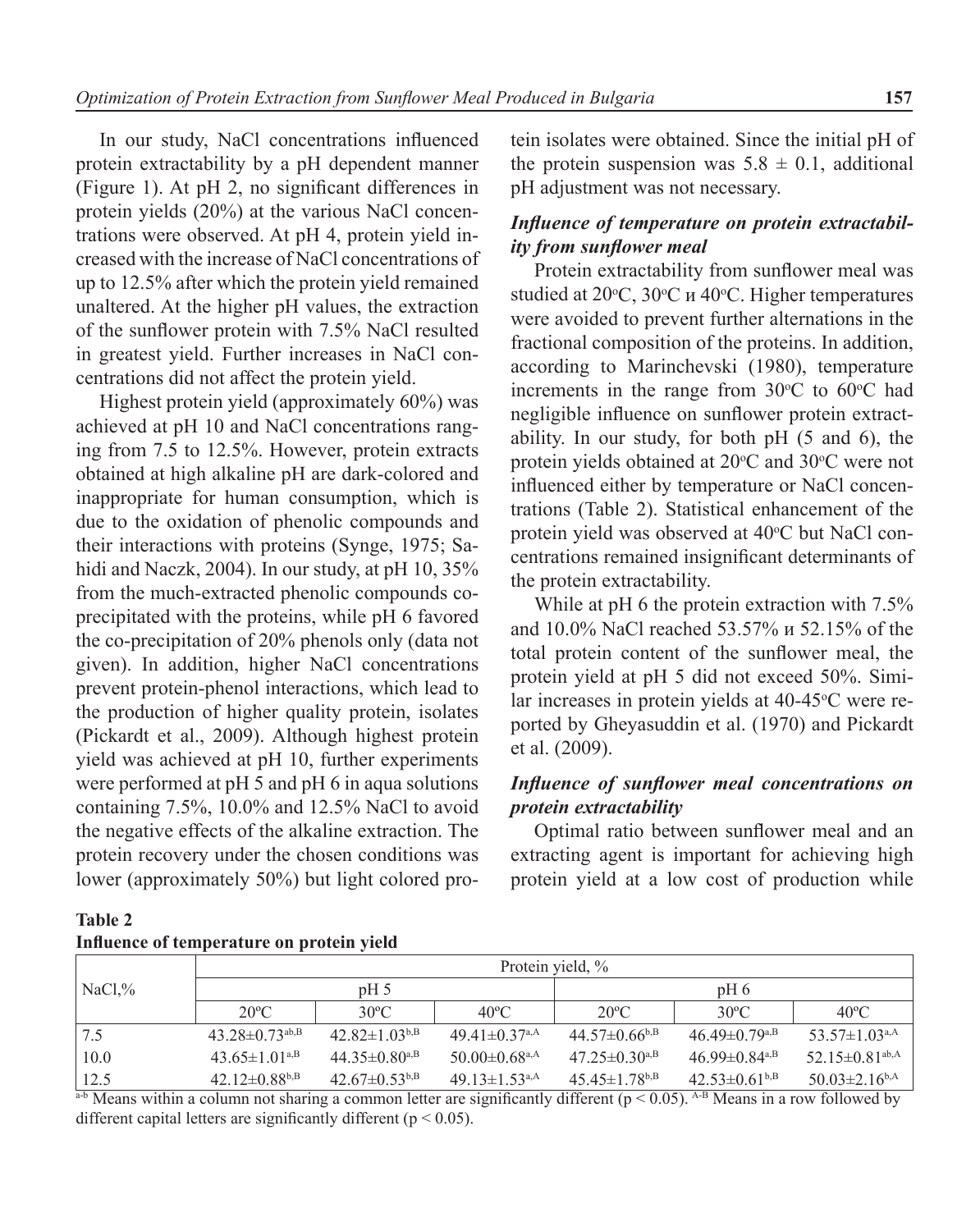avoiding a negative environmental impact. High sunflower meal concentrations do not ensure and may even interfere with the efficiency of protein extraction. The utilization of low amounts of sunflower meal for extraction purpose, however, requires large volumes of the extracting agent, which would increase the production cost of protein isolates. The resulting protein extract would be diluted and the subsequent step of precipitation impeded.

In our study, the influence of sunflower meal concentrations was studied in the range from 2.5% to 20.0%, at pH 6, 10.0% NaCl and room temperature. Data were presented in Figure 2. The highest  $(51.5\%)$  - and the lowest protein yields  $(41.9\%)$ were obtained at 2.5% and 20% sunflower meal respectively. The incremental increases of the sunflower meal from 5% to 15% did not substantially modulate the protein yields (48.2% to 46.9%). However, the highest protein concentration in the extract (33.35 mg/ml) was calculated when 20% sunflower meal was used, followed by 18.9 mg/ ml and 5.12 mg/ml when 10% and 2.5% sunflower meal were extracted respectively. Therefore, the utilization of 10% sunflower meal may be considered appropriate and efficient for protein extraction since both the protein yield and the protein concentration in the extract were considerable. Other reports also recommended 5.0% (Taha et al., 1981; Pickardt et al., 2009) or 10.0% (Gheyasuddin et al., 1970; Marinchevski, 1980) sunflower meal when used for protein isolation purposes.

### *Influence of extraction time on protein yield*

The influence of extraction time on protein yield was monitored for the period from 15 to 90 min with an increment of 15 min and 3 sunflower meal concentrations including 2.5%, 5% and 10% (pH 6, 10% NaCl). The most efficient extraction occurred during the first 15 min as indicated by the protein yields, which consisted approximately 90% of the total extractable proteins under studied conditions (Table 3). Enhancement of the protein yields with 10-12% was observed when the extraction was conducted for 60 min or 75 min where 2.5% and 5.0% or 10.0% sunflower meal were used respectively (Table 3). Marinchevski (1980) reported that 30-40 min were required for maximum extractability of sunflower proteins in alkaline medium, but in acidic medium, the extraction time was extended to 60 min to receive similar results which is close to the data obtained in our study.



**Fig. 2. Influence of sunflower meal concentrations on protein extrability. Standard deviations do not exceed ± 2.4**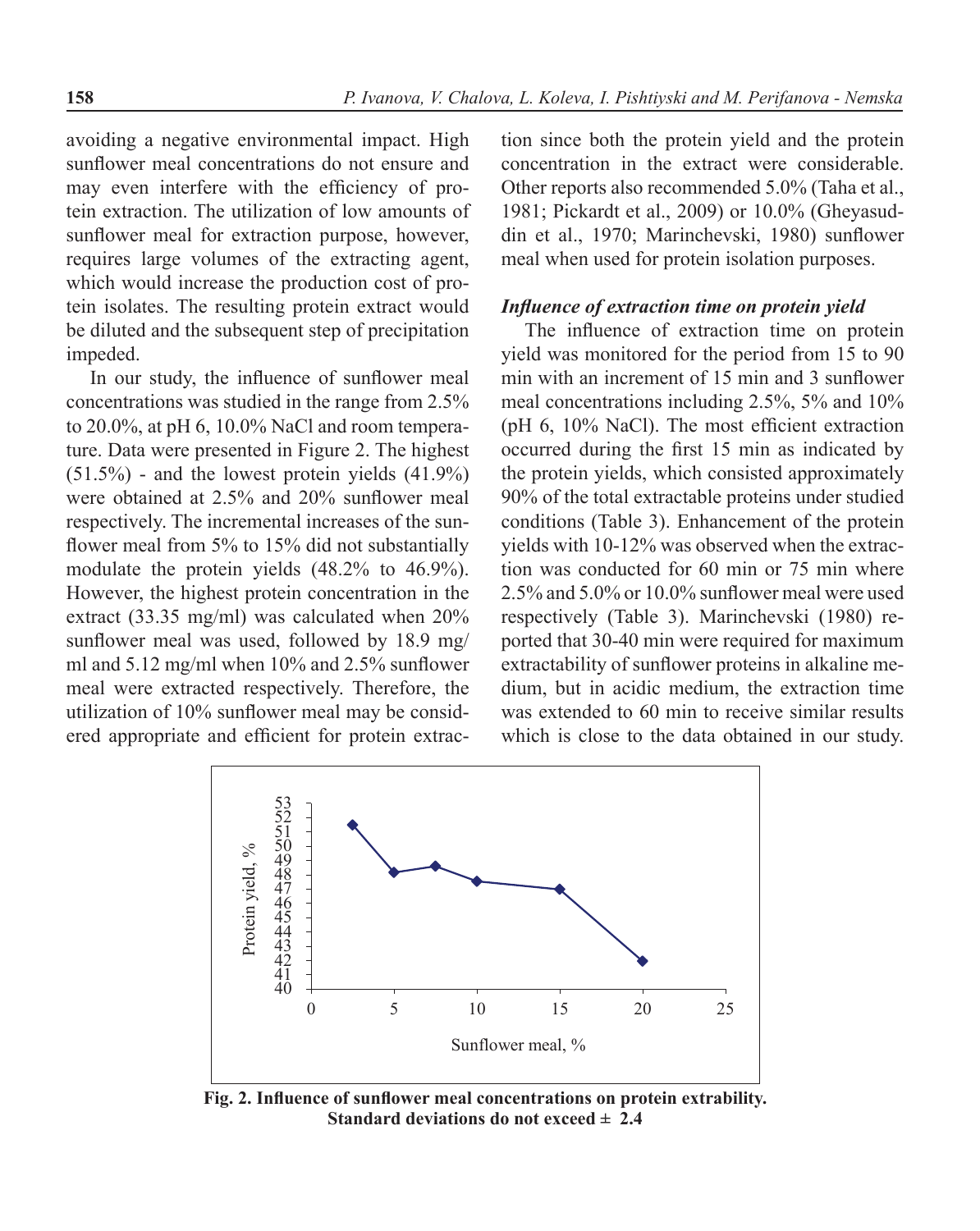Rahma and Rao (1981) obtained maximum protein yields under similar conditions, namely 10% NaCI, 10% sunflower meal and 60 min extraction time. Gheyasuddin et al. (1970) established 15 min to be sufficient for the achievement of maximum protein yield. Based on our results, 60-75 min extraction time was required to obtain maximum protein yields from sunflower meal, which, however, could be reduced to 15 min if necessary.

### **Сonclusion**

Sunflower meal produced after industrial oil extraction from heat-treated sunflower seeds was used in our study. It was established that 96% of the total protein content of the sunflower meal  $(43.15%)$  was soluble in 0.4%  $\text{Na}_2\text{CO}_3$  that makes it suitable for the preparation of protein isolates. Our study demonstrated that by extracting 10% sunflower meal with  $10\%$  NaCl, at pH6 and  $40\degree$ C for the period of 60-75 min, a protein yield greater than 50% at diminished protein-phenol interaction could be achieved.

## **References**

- **AACC,** 1995. Approved methods of the American Association of Cereal Chemists. The American Association of Cereal Chemists Inc*.*, St. Paul, MN, USA.
- **AACC,** 1983. Method 46-15: Crude protein 5-minute Biuret method for wheat and other grains. Approved Methods of the AmericanAssociation of Cereal Chemists, The American Association of Cereal Chemists, St. Paul, MN, USA.
- **Abo-Tarboosh, H. M.,** 1995. Factors affecting protein extractability of defatted Karkade (*Hibiscus sabdariffa*)seed flour. *J. King Saud. Univ. Agric. Sci.,* **7**: 179-185.
- **Cantamutto, M. and M. Poverene,** 2007. Genetically modified sunflower release: Oportunities and risks. *Field Crops. Res.,* **101**: 133-144.

**Carellos, D. C., J. A. F. Lima, E. T. Fialho, F. de Frei-**

**Table 3 Influence of extraction time on protein yield**

| Time               | Protein yield, %               |                                |                                |  |
|--------------------|--------------------------------|--------------------------------|--------------------------------|--|
| durability,<br>min | $2.5\%$ meal                   | $5.0\%$ meal                   | $10.0\%$ meal                  |  |
| 15                 | $49.48 \pm 0.20$ <sup>d</sup>  | $41.58 \pm 0.35^{\text{d}}$    | $45.50 \pm 0.90$ <sup>d</sup>  |  |
| 30                 | $51.00 \pm 0.39$ bcd           | $44.56 \pm 0.23$ <sup>bc</sup> | $46.40 \pm 0.86$ <sup>cd</sup> |  |
| 45                 | $51.60 \pm 0.09$ <sup>bc</sup> | $44.40 \pm 0.51^b$             | $47.91 \pm 1.76$ <sup>bc</sup> |  |
| 60                 | $54.92 \pm 0.24$ <sup>a</sup>  | $46.38 \pm 0.26^{\circ}$       | $48.69 \pm 1.58$ <sup>ab</sup> |  |
| 75                 | $52.08 \pm 0.24^b$             | $45.20 \pm 0.56$ <sup>ab</sup> | $49.80 \pm 0.33$ <sup>a</sup>  |  |
| 90                 | $50.16 \pm 0.46$ <sup>cd</sup> | $43.74 \pm 0.46^{\circ}$       | $48.20 \pm 0.69$ <sup>ab</sup> |  |

a-d Means within a column not sharing a common letter are significantly different ( $p < 0.05$ ).

- **tas, H. O. Silva, P. A. C. Branco, Z. A. de Souza and J. V. Neto,** 2005. Evaluation of sunflower meal on growth and carcass traits of finishing pigs. *Ciênc. Agrotec.,* **29**: 208-215.
- FAO, 2009. FAOSTAT-Agriculture, last update 11 June 2008. FAO Statistics Division 2009. Available at: http://faostat.fao.org/site/567/DesktopDefault. aspx?PageID¼567#ancor. Accessed: 02/2011
- **Gandhi, A. P., K. Jha and V. Gupta,** 2008. Studies on the production of defatted sunflower meal with low polyphenol and phytate contents and its nutritional profile. *ASEAN Food J.,* **15**: 97-100.
- **Gheyasuddin, S., C. M. Cater and K. F. Mattil,** 1970. Effect of several variables on the extractability of sunflower seed proteins. *J. Food Sci.,* **35**: 453-456.
- **González-Pérez, S., J. M. Vereijken, K. B. Merck, G. A. van Koningsveld, H. Gruppen and A. G. J. Voragen,** 2004. Conformational states of sunflower (*Helianthus annuus*) helianthinin: Effect of heat and pH. *J. Agric. Food Chem.,* **52**: 6770-6778.
- **González-Pérez, S., G. A. van Konignsveld, J. M. Vereijken, K. B. Merck, H. Gruppen and A. G. J. Voragen,** 2005. Emulsion properties of sunflower (*Helianthus annuus*) proteins. *J. Agric. Food Chem.,* **53**: 2261-2267.
- **González-Pérez, S. and J. M. Vereijken,** 2007. Sunflower proteins: overview of their physicochemical, structural and functional properties. *J. Sci. Food Agric.,* **87**: 2173-2191.
- **ICC Standard №104/1,** Approved 1960, Revised